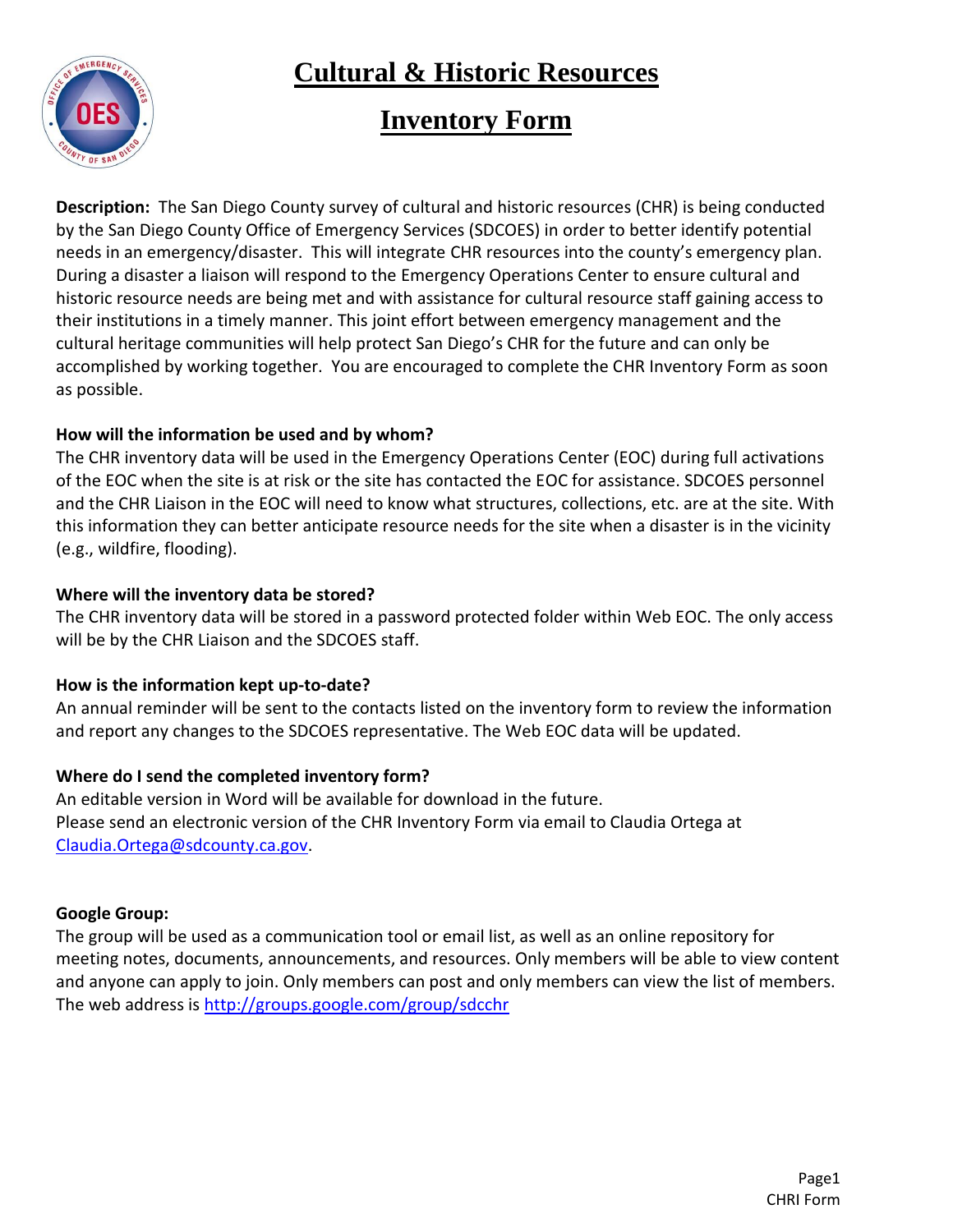

# **Inventory Form**

| <b>Institution Name:</b>                      |                                     |                                       |
|-----------------------------------------------|-------------------------------------|---------------------------------------|
| <b>Street Address:</b>                        |                                     |                                       |
| City/Town:                                    | Zip Code:                           |                                       |
| Phone#                                        | <b>Website:</b>                     |                                       |
| 1. Contact Information                        |                                     |                                       |
| <b>Primary Contact</b><br>Name:               | <b>Secondary Contact</b><br>Name:   |                                       |
| Title:                                        | Title:                              |                                       |
| Work Phone:                                   | Work Phone:                         |                                       |
| 24-Hour Phone:                                | 24-Hour Phone:                      |                                       |
| Email:                                        | Email:                              |                                       |
| <b>Additional Contacts:</b>                   |                                     |                                       |
| Name:                                         | Name:                               |                                       |
| Title:                                        | Title:                              |                                       |
| Work Phone:                                   | Work Phone:                         |                                       |
| 24-Hour Phone:                                | 24-Hour Phone:                      |                                       |
| Email:                                        | Email:                              |                                       |
| 2. Type of Institution (Check all applicable) |                                     |                                       |
| $\overline{\Box}$ Arboretum                   | $\Box$ Library, Public              | $\Box$ Museum, Science                |
| Archaeological Records Repository             | $\Box$ Library, Research            | Museum, Tribal/Cultural Center        |
| $\Box$ Archaeological Site                    | $\Box$ Library, Special             | $\Box$ Performing Arts                |
|                                               | $\Box$ Municipal Records Repository | $\Box$ University/College Collections |
| $\Box$ Archives/Manuscripts Repository        | $\Box$ Museum, Art                  | $\Box$ Zoo                            |
| $\Box$ Historic Landscape                     | $\Box$ Museum, History              |                                       |
| $\overline{\Box}$ Historic Structure          | $\Box$ Museum, Outdoor              |                                       |
| $\Box$ Historical Society                     |                                     |                                       |
| Other (Please Specify):                       |                                     |                                       |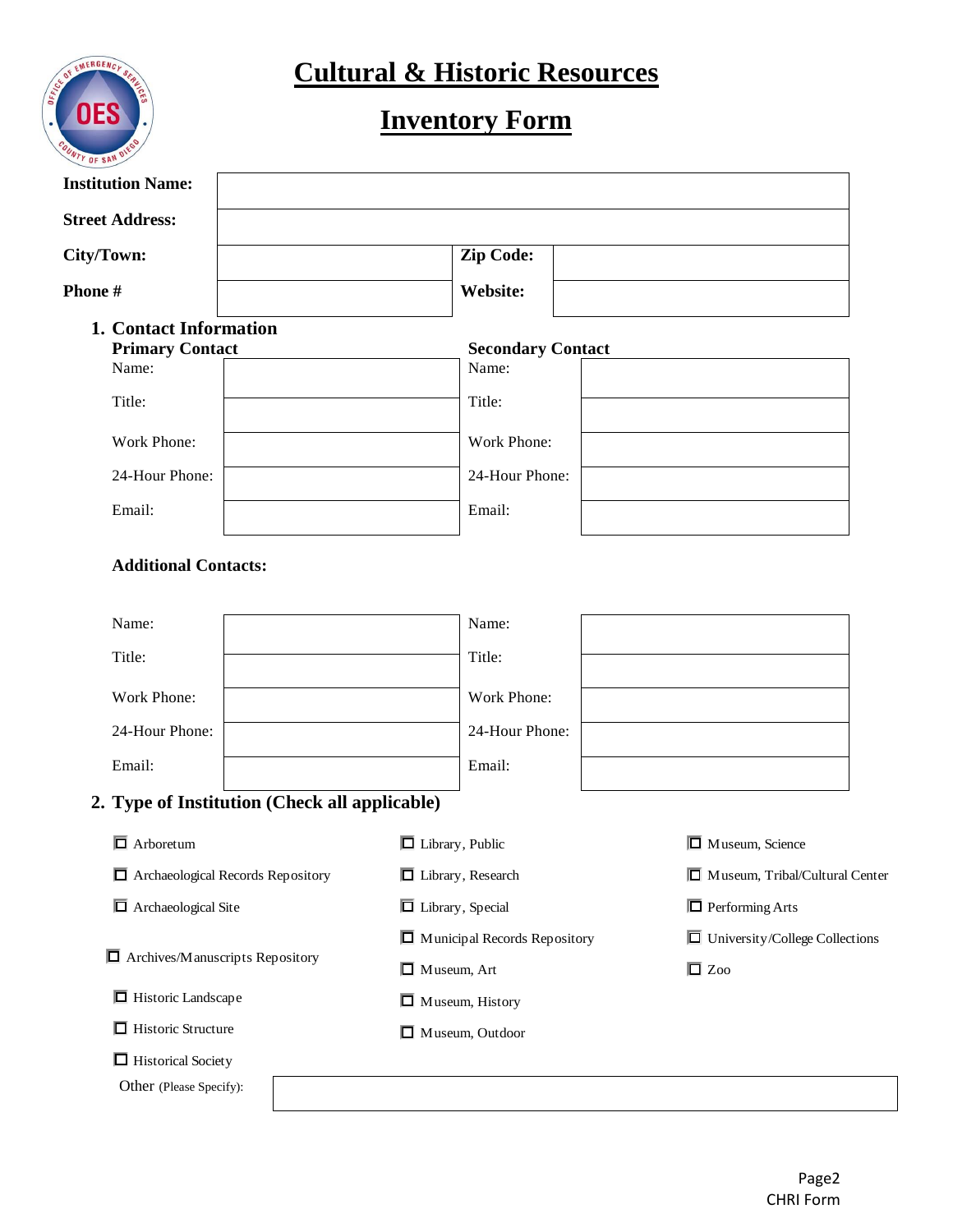

### **Inventory Form**

#### **3. Collections (Check all applicable)**

| $\Box$ Archaeological                          | $\Box$ Ethnographic             | $\Box$ Microforms                                        |
|------------------------------------------------|---------------------------------|----------------------------------------------------------|
| $\Box$ Architectural plans/Blueprints          | $\Box$ Glass & Ceramics         | $\Box$ Paper (e.g., newspapers, maps, records)           |
| $\Box$ Archives/Manuscripts                    | $\Box$ Historic Structures      | $\Box$ Photographs/Negatives                             |
| $\Box$ Arms & Armor                            | $\Box$ Living Animals           | $\Box$ Sensitive Cultural / Religious Items              |
| $\overline{\Box}$ Art                          | $\overline{\Box}$ Living Plants | $\Box$ Sculptures                                        |
| $\Box$ Audio/Visual (e.g., film, reel-to-reel) | $\Box$ Machinery                | $\Box$ Taxidermy Specimens                               |
| $\Box$ Books, Circulating                      | $\Box$ Maritime Artifacts       | $\Box$ Textiles                                          |
| $\Box$ Books, Rare                             | $\Box$ Maritime Vessels         | $\Box$ Wood Objects                                      |
| $\Box$ CDs & DVDs                              | $\Box$ Metal Objects            | $\Box$ Electronic Records (e.g., databases, inventories) |
| Other (Please Specify):                        |                                 |                                                          |

#### **4. Do any of the following potential hazards exist in the collections/building? (Check all applicable)**

| $\prod$ Arsenic (e.g., taxidermy, textiles) | $\Box$ Nitrate photographic film $\Box$ Firearms / Ammunition $\Box$ Moldy materials $\Box$ Asbestos |  |  |
|---------------------------------------------|------------------------------------------------------------------------------------------------------|--|--|
| Other (Please Specify):                     |                                                                                                      |  |  |

#### **5. Description of Institution**

A. Main Site

| Is a site/building plan available onsite in the event of a disaster? | $\overline{\Box}$ Yes | $\square$ No |
|----------------------------------------------------------------------|-----------------------|--------------|
| Are you located in City/County/State/Private<br>Building?            |                       |              |
| Number of floors?                                                    |                       |              |
| Are you in a historic building? If so, construction<br>year?         |                       |              |
| People                                                               |                       |              |

B. Peo

Average number of staff/volunteers on-site per day?

Average number of visitors per day?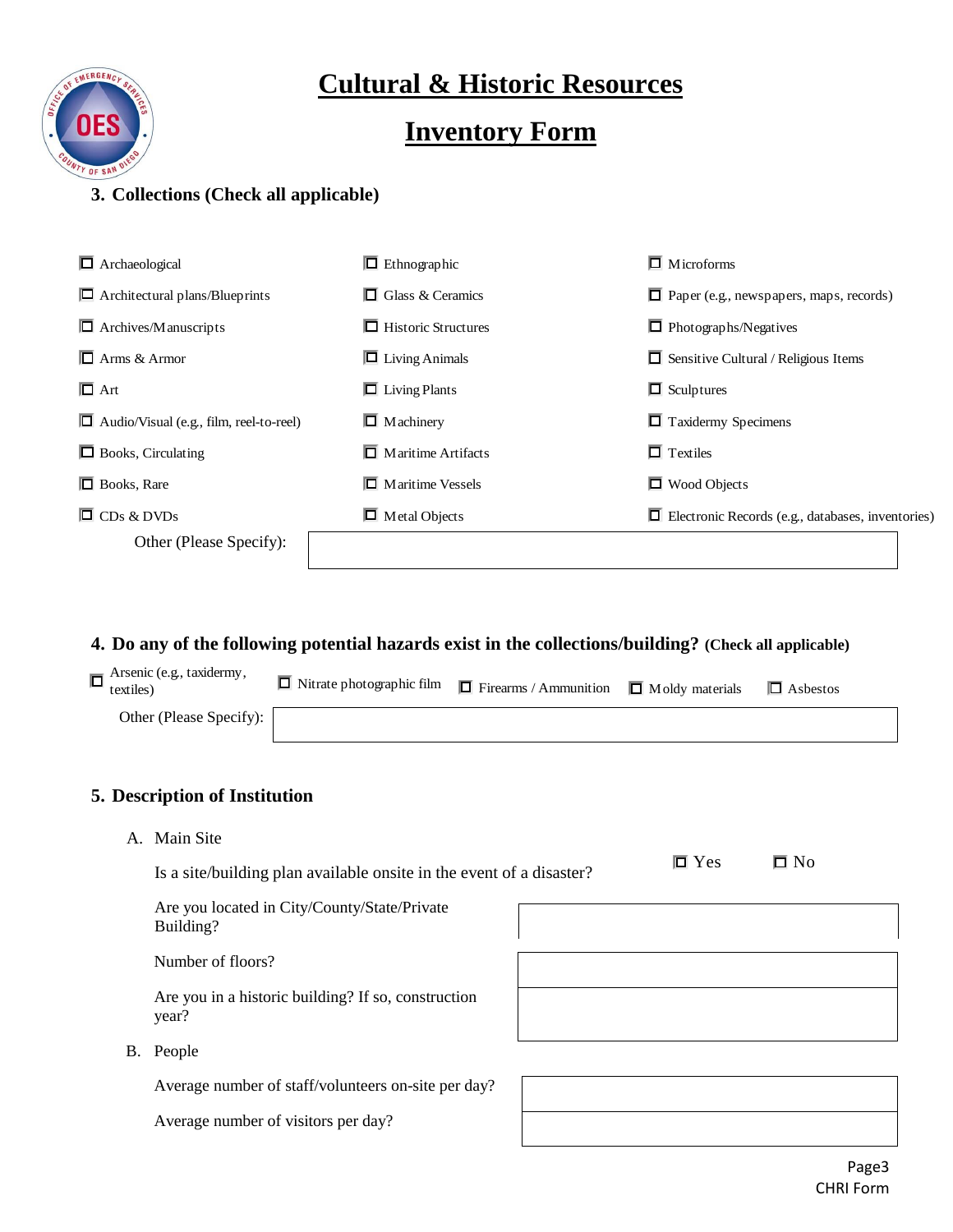

## **Inventory Form**

#### **6. Do you store any collections off-site/annexes?**

| If offsite, please indicate address:                                                                               |                       |                       |                   |  |
|--------------------------------------------------------------------------------------------------------------------|-----------------------|-----------------------|-------------------|--|
| 7. Does your institution have an inventory of items?                                                               |                       |                       |                   |  |
| If yes, please indicate the format                                                                                 |                       |                       |                   |  |
| $\Box$ Paper<br>$\Box$ Electronic - onsite<br>$\Box$ Electronic - offsite                                          |                       |                       |                   |  |
| Would the inventory be available in the event of a disaster?                                                       |                       | $\overline{\Box}$ Yes | $\Box$ No         |  |
| 8. Does you institution have a COOP* plan and/or disaster plan? (*Continuity of Operations Plan)                   |                       |                       |                   |  |
|                                                                                                                    | $\overline{\Box}$ Yes | $\Box$ No             | $\Box$ Don't Know |  |
| Do you have an Emergency Communication Plan?                                                                       | $\Box$ Yes            | $\Box$ No             | $\Box$ Don't Know |  |
| Has there been any contact with fire, police, and/or<br>the local emergency management office?                     | $\Box$ Yes            | $\overline{\Box}$ No  | $\Box$ Don't Know |  |
| Do you have an evacuation plan?                                                                                    | $\Box$ Yes            | $\square$ No          | $\Box$ Don't Know |  |
| Have you exercised the Evacuation Plan?                                                                            | $\Box$ Yes            | $\overline{\Box}$ No  | $\Box$ Don't Know |  |
| Do Staff have a role in a COOP/Disaster Plan?                                                                      | $\Box$ Yes            | $\overline{\Box}$ No  | $\Box$ Don't Know |  |
| Have you exercised the COOP/Disaster Plan?                                                                         | $\Box$ Yes            | $\Box$ No             | $\Box$ Don't Know |  |
| Have you identified the highest priority items and<br>records to be recovered first in the event of a<br>disaster? | $\overline{\Box}$ Yes | $\square$ No          | $\Box$ Don't Know |  |

| If so, where does the list<br>reside? |  |
|---------------------------------------|--|
| Who is aware of the<br>priorities?    |  |

**9. Does your institution have disaster recovery supplies to respond to a collections related emergency?**

|                                 | $\overline{\Box}$ Yes | $\Box$ No                    | $\Box$ Don't Know |
|---------------------------------|-----------------------|------------------------------|-------------------|
| Where are the supplies located? |                       | $\Box$ Onsite $\Box$ Offsite | $\Box$ Shared     |